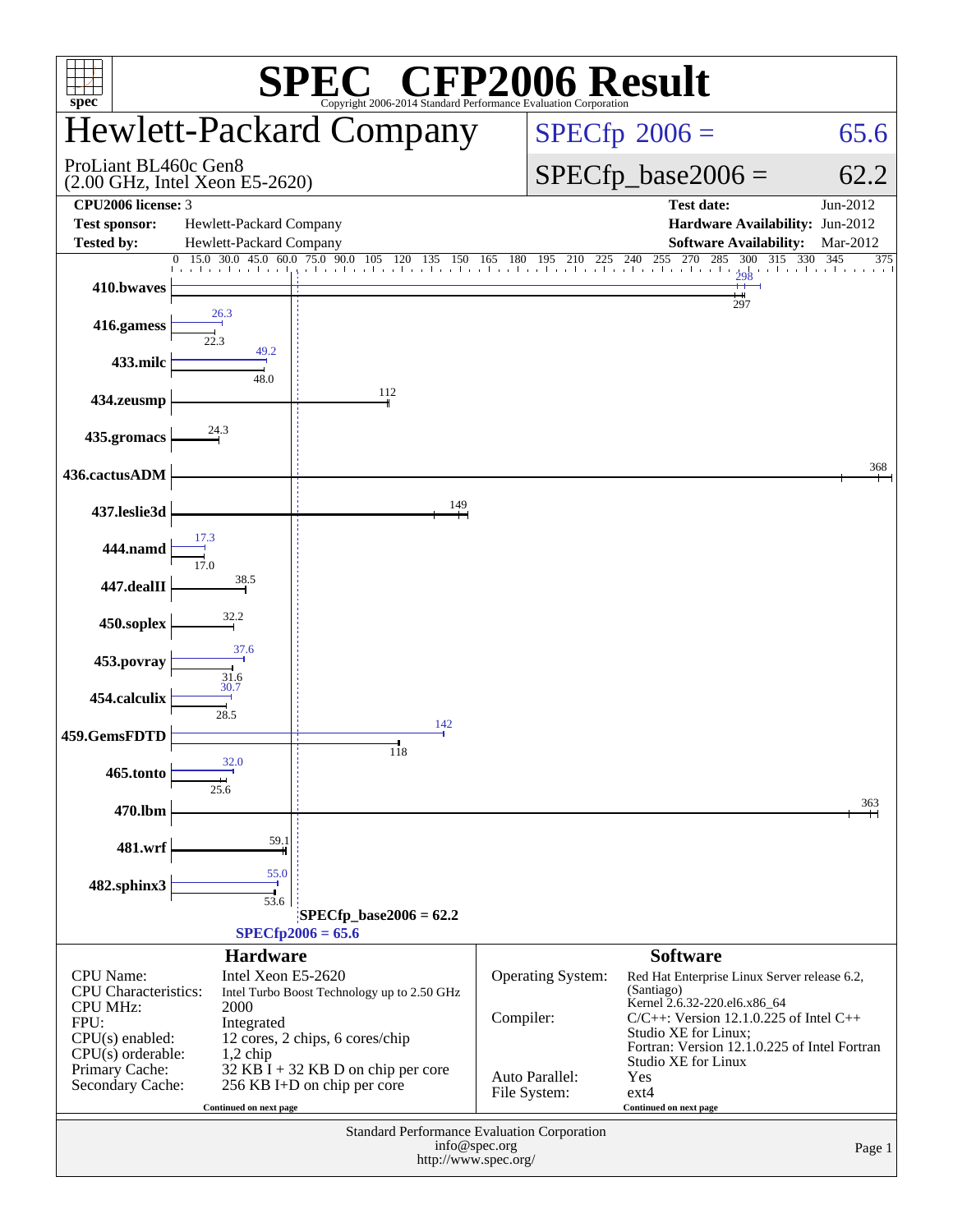

## Hewlett-Packard Company

#### $SPECTp2006 = 65.6$

#### ProLiant BL460c Gen8

(2.00 GHz, Intel Xeon E5-2620)

 $SPECfp\_base2006 = 62.2$ 

| CPU <sub>2006</sub> license: 3       |                                                                                                                  |                                                                                    | <b>Test date:</b><br>$Jun-2012$                                                                      |  |  |  |  |
|--------------------------------------|------------------------------------------------------------------------------------------------------------------|------------------------------------------------------------------------------------|------------------------------------------------------------------------------------------------------|--|--|--|--|
| <b>Test sponsor:</b>                 | Hewlett-Packard Company                                                                                          |                                                                                    |                                                                                                      |  |  |  |  |
| <b>Tested by:</b>                    | Hewlett-Packard Company                                                                                          |                                                                                    | <b>Software Availability:</b><br>Mar-2012                                                            |  |  |  |  |
| L3 Cache:<br>Other Cache:<br>Memory: | 15 MB I+D on chip per chip<br>None<br>128 GB (16 x 8 GB 2Rx4 PC3-12800R-11, ECC,<br>running at 1333 MHz and CL9) | <b>System State:</b><br><b>Base Pointers:</b><br>Peak Pointers:<br>Other Software: | Run level 3 (multi-user)<br>$64$ -bit<br>$32/64$ -bit<br>HP Array Configuration Utility, CLI version |  |  |  |  |
| Disk Subsystem:<br>Other Hardware:   | 2 x 146 GB 15 K SAS, RAID 1<br>None                                                                              |                                                                                    |                                                                                                      |  |  |  |  |

| <b>Results Table</b>   |                |       |                |       |                |              |                |              |                |              |                |              |
|------------------------|----------------|-------|----------------|-------|----------------|--------------|----------------|--------------|----------------|--------------|----------------|--------------|
|                        | <b>Base</b>    |       |                |       |                |              | <b>Peak</b>    |              |                |              |                |              |
| <b>Benchmark</b>       | <b>Seconds</b> | Ratio | <b>Seconds</b> | Ratio | <b>Seconds</b> | <b>Ratio</b> | <b>Seconds</b> | <b>Ratio</b> | <b>Seconds</b> | <b>Ratio</b> | <b>Seconds</b> | <b>Ratio</b> |
| 410.bwayes             | 46.4           | 293   | 45.6           | 298   | 45.8           | 297          | 46.2           | 294          | 45.6           | 298          | 44.4           | 306          |
| $416$ .gamess          | 877            | 22.3  | 875            | 22.4  | 877            | 22.3         | 746            | 26.3         | 746            | 26.3         | 746            | 26.3         |
| $ 433 \text{.}$ milc   | 191            | 48.0  | 191            | 48.0  | 191            | 48.0         | 187            | 49.2         | 187            | 49.2         | 186            | 49.2         |
| 434.zeusmp             | 81.0           | 112   | 80.6           | 113   | 81.0           | 112          | 81.0           | 112          | 80.6           | 113          | 81.0           | 112          |
| $435$ .gromacs         | 294            | 24.3  | 293            | 24.4  | 294            | 24.3         | 294            | 24.3         | 293            | 24.4         | 294            | 24.3         |
| 436.cactusADM          | 34.3           | 348   | 31.9           | 374   | 32.5           | 368          | 34.3           | 348          | 31.9           | 374          | 32.5           | 368          |
| 437.leslie3d           | 68.8           | 137   | 63.0           | 149   | 61.0           | 154          | 68.8           | 137          | 63.0           | 149          | 61.0           | 154          |
| 444.namd               | 471            | 17.0  | 471            | 17.0  | 471            | 17.0         | 463            | 17.3         | 463            | 17.3         | 463            | 17.3         |
| $ 447 \text{.}$ dealII | 298            | 38.4  | 297            | 38.5  | 297            | 38.5         | 298            | 38.4         | 297            | 38.5         | 297            | 38.5         |
| $ 450$ .soplex         | 259            | 32.2  | 260            | 32.1  | 259            | 32.2         | 259            | 32.2         | 260            | 32.1         | 259            | <u>32.2</u>  |
| $ 453$ . povray        | 167            | 31.9  | 168            | 31.6  | 170            | 31.3         | 143            | 37.3         | 142            | 37.6         | 140            | 37.9         |
| 454.calculix           | 289            | 28.5  | 289            | 28.5  | 289            | 28.6         | 268            | 30.7         | 268            | 30.7         | 268            | 30.8         |
| 459.GemsFDTD           | 89.5           | 119   | 89.9           | 118   | 90.1           | 118          | 75.0           | 142          | 75.0           | 142          | 75.2           | 141          |
| 465.tonto              | 386            | 25.5  | 385            | 25.6  | 347            | 28.3         | 308            | 32.0         | 308            | 31.9         | 307            | 32.1         |
| 470.1bm                | 37.8           | 363   | 37.4           | 367   | 39.0           | 352          | 37.8           | 363          | 37.4           | 367          | 39.0           | 352          |
| $ 481$ .wrf            | 188            | 59.4  | 189            | 59.1  | 193            | 58.0         | 188            | 59.4         | 189            | 59.1         | 193            | 58.0         |
| 482.sphinx3            | 361            | 54.0  | <u>364</u>     | 53.6  | 367            | 53.1         | 353            | 55.2         | 354            | 55.0         | 356            | 54.8         |

Results appear in the [order in which they were run.](http://www.spec.org/auto/cpu2006/Docs/result-fields.html#RunOrder) Bold underlined text [indicates a median measurement.](http://www.spec.org/auto/cpu2006/Docs/result-fields.html#Median)

#### **[Operating System Notes](http://www.spec.org/auto/cpu2006/Docs/result-fields.html#OperatingSystemNotes)**

 Stack size set to unlimited using "ulimit -s unlimited" Transparent Huge Pages enabled with: echo always > /sys/kernel/mm/redhat\_transparent\_hugepage/enabled Filesystem page cache cleared with: echo 1 > /proc/sys/vm/drop\_caches runspec command invoked through numactl i.e.: numactl --localalloc runspec <etc> Drive Write Cache set to Enabled in HP Array Configuration Utility, CLI version Accelerator Ratio for Reads/Writes set to = 100% Read / 0% Write in HP Array Configuration Utility, CLI version

| <b>Standard Performance Evaluation Corporation</b> |
|----------------------------------------------------|
| info@spec.org                                      |
| http://www.spec.org/                               |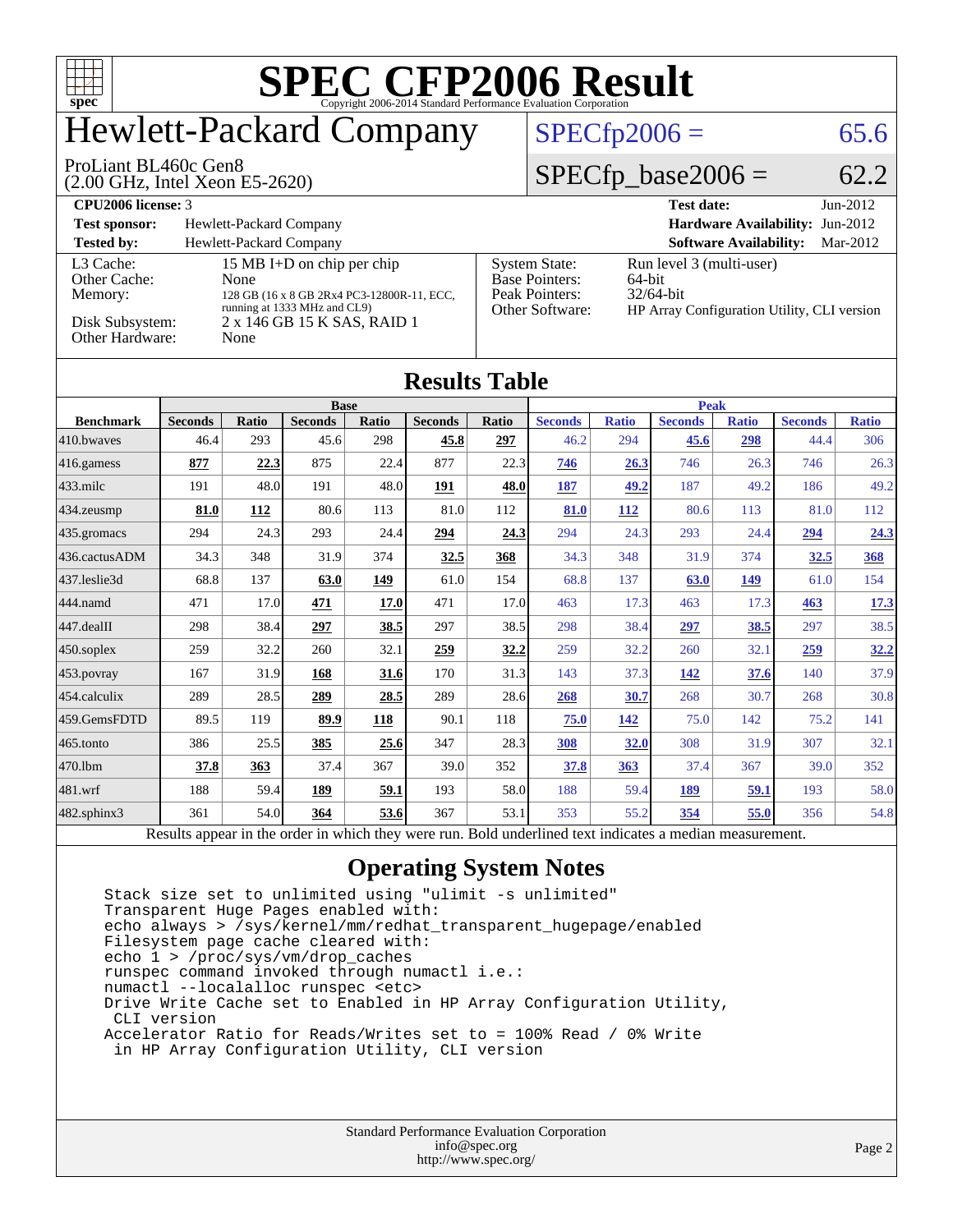

### Hewlett-Packard Company

ProLiant BL460c Gen8

(2.00 GHz, Intel Xeon E5-2620)

 $SPECTp2006 = 65.6$ 

#### $SPECTp\_base2006 = 62.2$

**[Test sponsor:](http://www.spec.org/auto/cpu2006/Docs/result-fields.html#Testsponsor)** Hewlett-Packard Company **[Hardware Availability:](http://www.spec.org/auto/cpu2006/Docs/result-fields.html#HardwareAvailability)** Jun-2012 **[Tested by:](http://www.spec.org/auto/cpu2006/Docs/result-fields.html#Testedby)** Hewlett-Packard Company **[Software Availability:](http://www.spec.org/auto/cpu2006/Docs/result-fields.html#SoftwareAvailability)** Mar-2012

**[CPU2006 license:](http://www.spec.org/auto/cpu2006/Docs/result-fields.html#CPU2006license)** 3 **[Test date:](http://www.spec.org/auto/cpu2006/Docs/result-fields.html#Testdate)** Jun-2012

#### **[Platform Notes](http://www.spec.org/auto/cpu2006/Docs/result-fields.html#PlatformNotes)**

Standard Performance Evaluation Corporation BIOS Configuration: Intel Hyperthreading Options set to Disabled HP Power Profile set to Custom Minimum Processor Idle Power Core set to C6 Minimum Processor Idle Power Package set to C6 (non-retention) Energy/Performance Bias is set to Maximum Performance Thermal Configuration set to Maximum Cooling Collaborative Power Control set to Disabled Processor Power and Utilization Monitoring set to Disabled Sysinfo program /cpu2006/config/sysinfo.rev6800 \$Rev: 6800 \$ \$Date:: 2011-10-11 #\$ 6f2ebdff5032aaa42e583f96b07f99d3 running on BL460cGen8-1 Fri Jun 1 07:56:16 2012 This section contains SUT (System Under Test) info as seen by some common utilities. To remove or add to this section, see: <http://www.spec.org/cpu2006/Docs/config.html#sysinfo> From /proc/cpuinfo model name : Intel(R) Xeon(R) CPU E5-2620 0 @ 2.00GHz 2 "physical id"s (chips) 12 "processors" cores, siblings (Caution: counting these is hw and system dependent. The following excerpts from /proc/cpuinfo might not be reliable. Use with caution.) cpu cores : 6 siblings : 6 physical 0: cores 0 1 2 3 4 5 physical 1: cores 0 1 2 3 4 5 cache size : 15360 KB From /proc/meminfo MemTotal: 132120004 kB HugePages\_Total: 0<br>Hugepagesize: 2048 kB Hugepagesize: /usr/bin/lsb\_release -d Red Hat Enterprise Linux Server release 6.2 (Santiago) From /etc/\*release\* /etc/\*version\* redhat-release: Red Hat Enterprise Linux Server release 6.2 (Santiago) system-release: Red Hat Enterprise Linux Server release 6.2 (Santiago) system-release-cpe: cpe:/o:redhat:enterprise\_linux:6server:ga:server uname -a: Linux BL460cGen8-1 2.6.32-220.el6.x86 64 #1 SMP Wed Nov 9 08:03:13 EST 2011 x86\_64 x86\_64 x86\_64 GNU/Linux run-level 3 Jun 1 00:01 SPEC is set to: /cpu2006 Filesystem Type Size Used Avail Use% Mounted on Continued on next page

> [info@spec.org](mailto:info@spec.org) <http://www.spec.org/>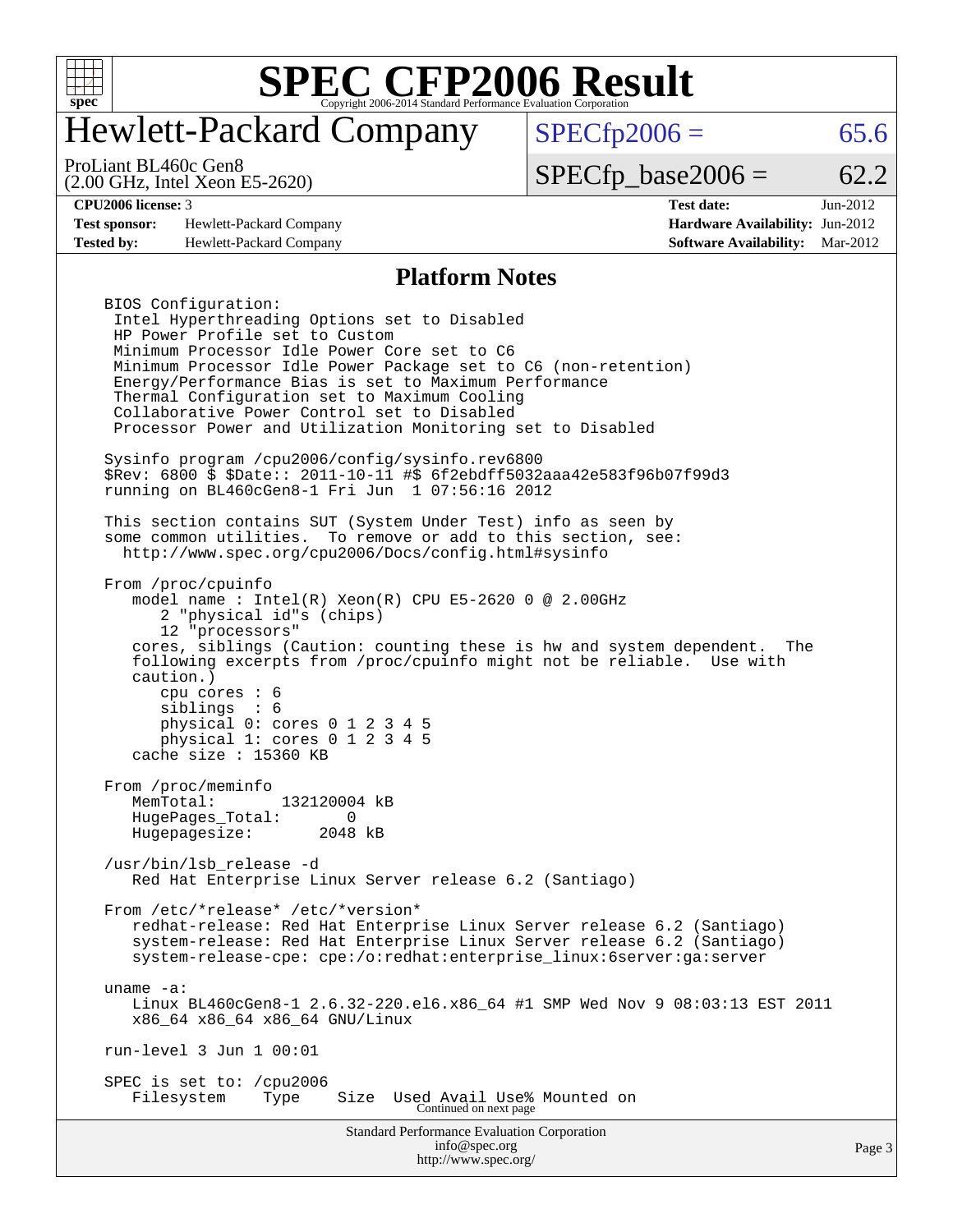

### Hewlett-Packard Company

 $SPECfp2006 = 65.6$  $SPECfp2006 = 65.6$ 

(2.00 GHz, Intel Xeon E5-2620) ProLiant BL460c Gen8

 $SPECTp\_base2006 = 62.2$ 

**[Test sponsor:](http://www.spec.org/auto/cpu2006/Docs/result-fields.html#Testsponsor)** Hewlett-Packard Company **[Hardware Availability:](http://www.spec.org/auto/cpu2006/Docs/result-fields.html#HardwareAvailability)** Jun-2012 **[Tested by:](http://www.spec.org/auto/cpu2006/Docs/result-fields.html#Testedby)** Hewlett-Packard Company **[Software Availability:](http://www.spec.org/auto/cpu2006/Docs/result-fields.html#SoftwareAvailability)** Mar-2012

**[CPU2006 license:](http://www.spec.org/auto/cpu2006/Docs/result-fields.html#CPU2006license)** 3 **[Test date:](http://www.spec.org/auto/cpu2006/Docs/result-fields.html#Testdate)** Jun-2012

#### **[Platform Notes \(Continued\)](http://www.spec.org/auto/cpu2006/Docs/result-fields.html#PlatformNotes)**

/dev/sda3 ext4 133G 20G 107G 16% /

 Additional information from dmidecode: BIOS HP I31 02/25/2012 Memory: 16x Not Specified Not Specified 8 GB 1600 MHz 2 rank

(End of data from sysinfo program)

#### **[General Notes](http://www.spec.org/auto/cpu2006/Docs/result-fields.html#GeneralNotes)**

Environment variables set by runspec before the start of the run:  $KMP$  AFFINITY = "granularity=fine, scatter" LD  $\overline{L}$  LIBRARY\_PATH = "/cpu2006/libs/32:/cpu2006/libs/64" OMP\_NUM\_THREADS = "12"

 Binaries compiled on a system with 1x Core i7-860 CPU + 8GB memory using RHEL5.5

**[Base Compiler Invocation](http://www.spec.org/auto/cpu2006/Docs/result-fields.html#BaseCompilerInvocation)**

[C benchmarks](http://www.spec.org/auto/cpu2006/Docs/result-fields.html#Cbenchmarks):  $icc$   $-m64$ 

[C++ benchmarks:](http://www.spec.org/auto/cpu2006/Docs/result-fields.html#CXXbenchmarks) [icpc -m64](http://www.spec.org/cpu2006/results/res2012q3/cpu2006-20120911-24428.flags.html#user_CXXbase_intel_icpc_64bit_bedb90c1146cab66620883ef4f41a67e)

[Fortran benchmarks](http://www.spec.org/auto/cpu2006/Docs/result-fields.html#Fortranbenchmarks): [ifort -m64](http://www.spec.org/cpu2006/results/res2012q3/cpu2006-20120911-24428.flags.html#user_FCbase_intel_ifort_64bit_ee9d0fb25645d0210d97eb0527dcc06e)

[Benchmarks using both Fortran and C](http://www.spec.org/auto/cpu2006/Docs/result-fields.html#BenchmarksusingbothFortranandC): [icc -m64](http://www.spec.org/cpu2006/results/res2012q3/cpu2006-20120911-24428.flags.html#user_CC_FCbase_intel_icc_64bit_0b7121f5ab7cfabee23d88897260401c) [ifort -m64](http://www.spec.org/cpu2006/results/res2012q3/cpu2006-20120911-24428.flags.html#user_CC_FCbase_intel_ifort_64bit_ee9d0fb25645d0210d97eb0527dcc06e)

#### **[Base Portability Flags](http://www.spec.org/auto/cpu2006/Docs/result-fields.html#BasePortabilityFlags)**

 410.bwaves: [-DSPEC\\_CPU\\_LP64](http://www.spec.org/cpu2006/results/res2012q3/cpu2006-20120911-24428.flags.html#suite_basePORTABILITY410_bwaves_DSPEC_CPU_LP64) 416.gamess: [-DSPEC\\_CPU\\_LP64](http://www.spec.org/cpu2006/results/res2012q3/cpu2006-20120911-24428.flags.html#suite_basePORTABILITY416_gamess_DSPEC_CPU_LP64) 433.milc: [-DSPEC\\_CPU\\_LP64](http://www.spec.org/cpu2006/results/res2012q3/cpu2006-20120911-24428.flags.html#suite_basePORTABILITY433_milc_DSPEC_CPU_LP64) 434.zeusmp: [-DSPEC\\_CPU\\_LP64](http://www.spec.org/cpu2006/results/res2012q3/cpu2006-20120911-24428.flags.html#suite_basePORTABILITY434_zeusmp_DSPEC_CPU_LP64) 435.gromacs: [-DSPEC\\_CPU\\_LP64](http://www.spec.org/cpu2006/results/res2012q3/cpu2006-20120911-24428.flags.html#suite_basePORTABILITY435_gromacs_DSPEC_CPU_LP64) [-nofor\\_main](http://www.spec.org/cpu2006/results/res2012q3/cpu2006-20120911-24428.flags.html#user_baseLDPORTABILITY435_gromacs_f-nofor_main) 436.cactusADM: [-DSPEC\\_CPU\\_LP64](http://www.spec.org/cpu2006/results/res2012q3/cpu2006-20120911-24428.flags.html#suite_basePORTABILITY436_cactusADM_DSPEC_CPU_LP64) [-nofor\\_main](http://www.spec.org/cpu2006/results/res2012q3/cpu2006-20120911-24428.flags.html#user_baseLDPORTABILITY436_cactusADM_f-nofor_main) 437.leslie3d: [-DSPEC\\_CPU\\_LP64](http://www.spec.org/cpu2006/results/res2012q3/cpu2006-20120911-24428.flags.html#suite_basePORTABILITY437_leslie3d_DSPEC_CPU_LP64) 444.namd: [-DSPEC\\_CPU\\_LP64](http://www.spec.org/cpu2006/results/res2012q3/cpu2006-20120911-24428.flags.html#suite_basePORTABILITY444_namd_DSPEC_CPU_LP64) 447.dealII: [-DSPEC\\_CPU\\_LP64](http://www.spec.org/cpu2006/results/res2012q3/cpu2006-20120911-24428.flags.html#suite_basePORTABILITY447_dealII_DSPEC_CPU_LP64) 450.soplex: [-DSPEC\\_CPU\\_LP64](http://www.spec.org/cpu2006/results/res2012q3/cpu2006-20120911-24428.flags.html#suite_basePORTABILITY450_soplex_DSPEC_CPU_LP64)

Continued on next page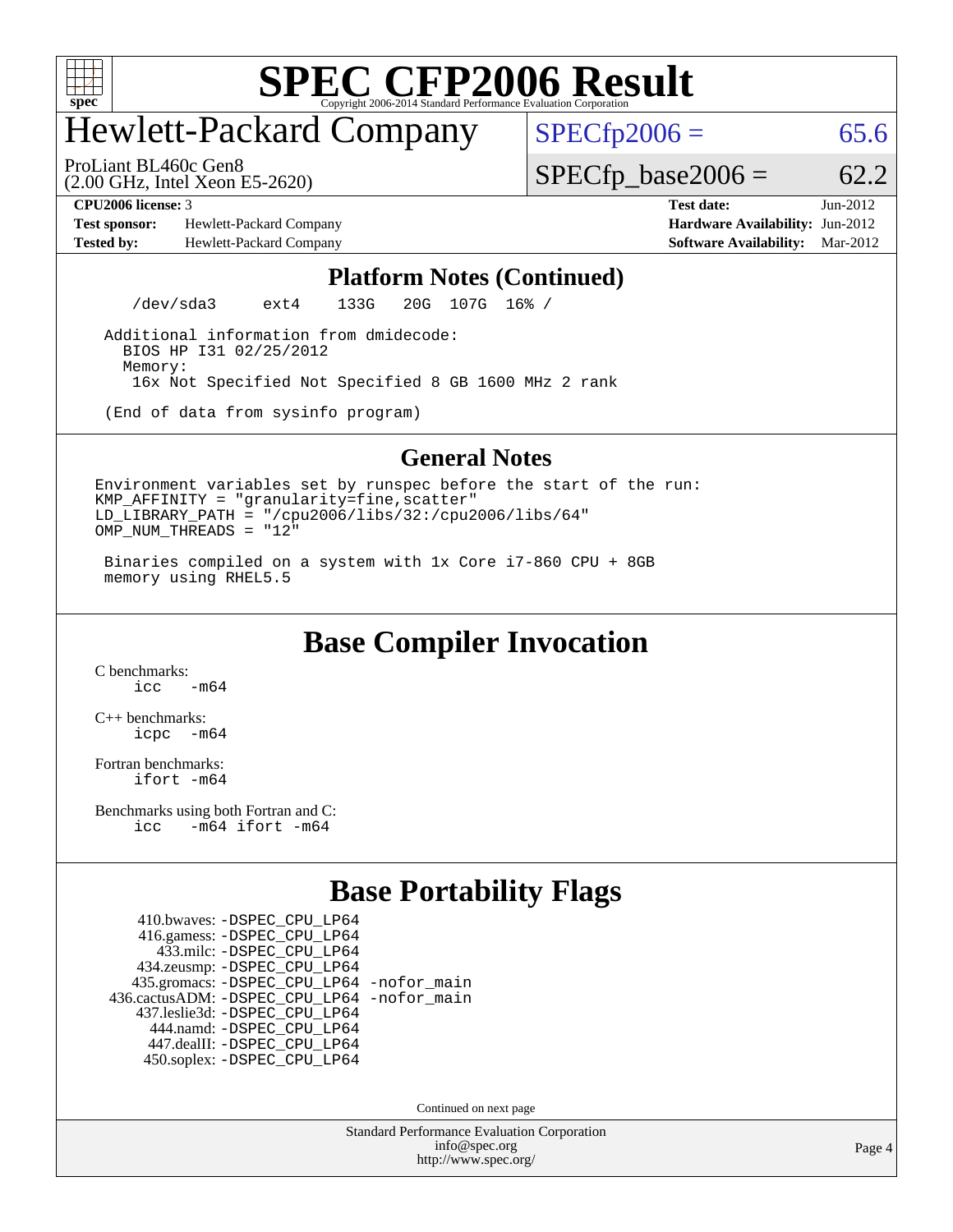

### Hewlett-Packard Company

(2.00 GHz, Intel Xeon E5-2620) ProLiant BL460c Gen8

 $SPECfp2006 = 65.6$  $SPECfp2006 = 65.6$ 

 $SPECfp\_base2006 = 62.2$ 

**[Test sponsor:](http://www.spec.org/auto/cpu2006/Docs/result-fields.html#Testsponsor)** Hewlett-Packard Company **[Hardware Availability:](http://www.spec.org/auto/cpu2006/Docs/result-fields.html#HardwareAvailability)** Jun-2012

**[CPU2006 license:](http://www.spec.org/auto/cpu2006/Docs/result-fields.html#CPU2006license)** 3 **[Test date:](http://www.spec.org/auto/cpu2006/Docs/result-fields.html#Testdate)** Jun-2012 **[Tested by:](http://www.spec.org/auto/cpu2006/Docs/result-fields.html#Testedby)** Hewlett-Packard Company **[Software Availability:](http://www.spec.org/auto/cpu2006/Docs/result-fields.html#SoftwareAvailability)** Mar-2012

#### **[Base Portability Flags \(Continued\)](http://www.spec.org/auto/cpu2006/Docs/result-fields.html#BasePortabilityFlags)**

 453.povray: [-DSPEC\\_CPU\\_LP64](http://www.spec.org/cpu2006/results/res2012q3/cpu2006-20120911-24428.flags.html#suite_basePORTABILITY453_povray_DSPEC_CPU_LP64) 454.calculix: [-DSPEC\\_CPU\\_LP64](http://www.spec.org/cpu2006/results/res2012q3/cpu2006-20120911-24428.flags.html#suite_basePORTABILITY454_calculix_DSPEC_CPU_LP64) [-nofor\\_main](http://www.spec.org/cpu2006/results/res2012q3/cpu2006-20120911-24428.flags.html#user_baseLDPORTABILITY454_calculix_f-nofor_main)

 459.GemsFDTD: [-DSPEC\\_CPU\\_LP64](http://www.spec.org/cpu2006/results/res2012q3/cpu2006-20120911-24428.flags.html#suite_basePORTABILITY459_GemsFDTD_DSPEC_CPU_LP64) 465.tonto: [-DSPEC\\_CPU\\_LP64](http://www.spec.org/cpu2006/results/res2012q3/cpu2006-20120911-24428.flags.html#suite_basePORTABILITY465_tonto_DSPEC_CPU_LP64) 470.lbm: [-DSPEC\\_CPU\\_LP64](http://www.spec.org/cpu2006/results/res2012q3/cpu2006-20120911-24428.flags.html#suite_basePORTABILITY470_lbm_DSPEC_CPU_LP64) 482.sphinx3: [-DSPEC\\_CPU\\_LP64](http://www.spec.org/cpu2006/results/res2012q3/cpu2006-20120911-24428.flags.html#suite_basePORTABILITY482_sphinx3_DSPEC_CPU_LP64)

481.wrf: [-DSPEC\\_CPU\\_LP64](http://www.spec.org/cpu2006/results/res2012q3/cpu2006-20120911-24428.flags.html#suite_basePORTABILITY481_wrf_DSPEC_CPU_LP64) [-DSPEC\\_CPU\\_CASE\\_FLAG](http://www.spec.org/cpu2006/results/res2012q3/cpu2006-20120911-24428.flags.html#b481.wrf_baseCPORTABILITY_DSPEC_CPU_CASE_FLAG) [-DSPEC\\_CPU\\_LINUX](http://www.spec.org/cpu2006/results/res2012q3/cpu2006-20120911-24428.flags.html#b481.wrf_baseCPORTABILITY_DSPEC_CPU_LINUX)

#### **[Base Optimization Flags](http://www.spec.org/auto/cpu2006/Docs/result-fields.html#BaseOptimizationFlags)**

[C benchmarks](http://www.spec.org/auto/cpu2006/Docs/result-fields.html#Cbenchmarks):

[-xAVX](http://www.spec.org/cpu2006/results/res2012q3/cpu2006-20120911-24428.flags.html#user_CCbase_f-xAVX) [-ipo](http://www.spec.org/cpu2006/results/res2012q3/cpu2006-20120911-24428.flags.html#user_CCbase_f-ipo) [-O3](http://www.spec.org/cpu2006/results/res2012q3/cpu2006-20120911-24428.flags.html#user_CCbase_f-O3) [-no-prec-div](http://www.spec.org/cpu2006/results/res2012q3/cpu2006-20120911-24428.flags.html#user_CCbase_f-no-prec-div) [-static](http://www.spec.org/cpu2006/results/res2012q3/cpu2006-20120911-24428.flags.html#user_CCbase_f-static) [-parallel](http://www.spec.org/cpu2006/results/res2012q3/cpu2006-20120911-24428.flags.html#user_CCbase_f-parallel) [-opt-prefetch](http://www.spec.org/cpu2006/results/res2012q3/cpu2006-20120911-24428.flags.html#user_CCbase_f-opt-prefetch) [-ansi-alias](http://www.spec.org/cpu2006/results/res2012q3/cpu2006-20120911-24428.flags.html#user_CCbase_f-ansi-alias) [C++ benchmarks:](http://www.spec.org/auto/cpu2006/Docs/result-fields.html#CXXbenchmarks)

[-xAVX](http://www.spec.org/cpu2006/results/res2012q3/cpu2006-20120911-24428.flags.html#user_CXXbase_f-xAVX) [-ipo](http://www.spec.org/cpu2006/results/res2012q3/cpu2006-20120911-24428.flags.html#user_CXXbase_f-ipo) [-O3](http://www.spec.org/cpu2006/results/res2012q3/cpu2006-20120911-24428.flags.html#user_CXXbase_f-O3) [-no-prec-div](http://www.spec.org/cpu2006/results/res2012q3/cpu2006-20120911-24428.flags.html#user_CXXbase_f-no-prec-div) [-static](http://www.spec.org/cpu2006/results/res2012q3/cpu2006-20120911-24428.flags.html#user_CXXbase_f-static) [-opt-prefetch](http://www.spec.org/cpu2006/results/res2012q3/cpu2006-20120911-24428.flags.html#user_CXXbase_f-opt-prefetch) [-ansi-alias](http://www.spec.org/cpu2006/results/res2012q3/cpu2006-20120911-24428.flags.html#user_CXXbase_f-ansi-alias)

[Fortran benchmarks](http://www.spec.org/auto/cpu2006/Docs/result-fields.html#Fortranbenchmarks):

[-xAVX](http://www.spec.org/cpu2006/results/res2012q3/cpu2006-20120911-24428.flags.html#user_FCbase_f-xAVX) [-ipo](http://www.spec.org/cpu2006/results/res2012q3/cpu2006-20120911-24428.flags.html#user_FCbase_f-ipo) [-O3](http://www.spec.org/cpu2006/results/res2012q3/cpu2006-20120911-24428.flags.html#user_FCbase_f-O3) [-no-prec-div](http://www.spec.org/cpu2006/results/res2012q3/cpu2006-20120911-24428.flags.html#user_FCbase_f-no-prec-div) [-static](http://www.spec.org/cpu2006/results/res2012q3/cpu2006-20120911-24428.flags.html#user_FCbase_f-static) [-parallel](http://www.spec.org/cpu2006/results/res2012q3/cpu2006-20120911-24428.flags.html#user_FCbase_f-parallel) [-opt-prefetch](http://www.spec.org/cpu2006/results/res2012q3/cpu2006-20120911-24428.flags.html#user_FCbase_f-opt-prefetch)

```
Benchmarks using both Fortran and C: 
    -xAVX -ipo -O3 -no-prec-div -static -parallel -opt-prefetch
    -ansi-alias
```
#### **[Peak Compiler Invocation](http://www.spec.org/auto/cpu2006/Docs/result-fields.html#PeakCompilerInvocation)**

[C benchmarks](http://www.spec.org/auto/cpu2006/Docs/result-fields.html#Cbenchmarks):  $-m64$ 

[C++ benchmarks:](http://www.spec.org/auto/cpu2006/Docs/result-fields.html#CXXbenchmarks) [icpc -m64](http://www.spec.org/cpu2006/results/res2012q3/cpu2006-20120911-24428.flags.html#user_CXXpeak_intel_icpc_64bit_bedb90c1146cab66620883ef4f41a67e)

[Fortran benchmarks](http://www.spec.org/auto/cpu2006/Docs/result-fields.html#Fortranbenchmarks): [ifort -m64](http://www.spec.org/cpu2006/results/res2012q3/cpu2006-20120911-24428.flags.html#user_FCpeak_intel_ifort_64bit_ee9d0fb25645d0210d97eb0527dcc06e)

[Benchmarks using both Fortran and C](http://www.spec.org/auto/cpu2006/Docs/result-fields.html#BenchmarksusingbothFortranandC): [icc -m64](http://www.spec.org/cpu2006/results/res2012q3/cpu2006-20120911-24428.flags.html#user_CC_FCpeak_intel_icc_64bit_0b7121f5ab7cfabee23d88897260401c) [ifort -m64](http://www.spec.org/cpu2006/results/res2012q3/cpu2006-20120911-24428.flags.html#user_CC_FCpeak_intel_ifort_64bit_ee9d0fb25645d0210d97eb0527dcc06e)

#### **[Peak Portability Flags](http://www.spec.org/auto/cpu2006/Docs/result-fields.html#PeakPortabilityFlags)**

Same as Base Portability Flags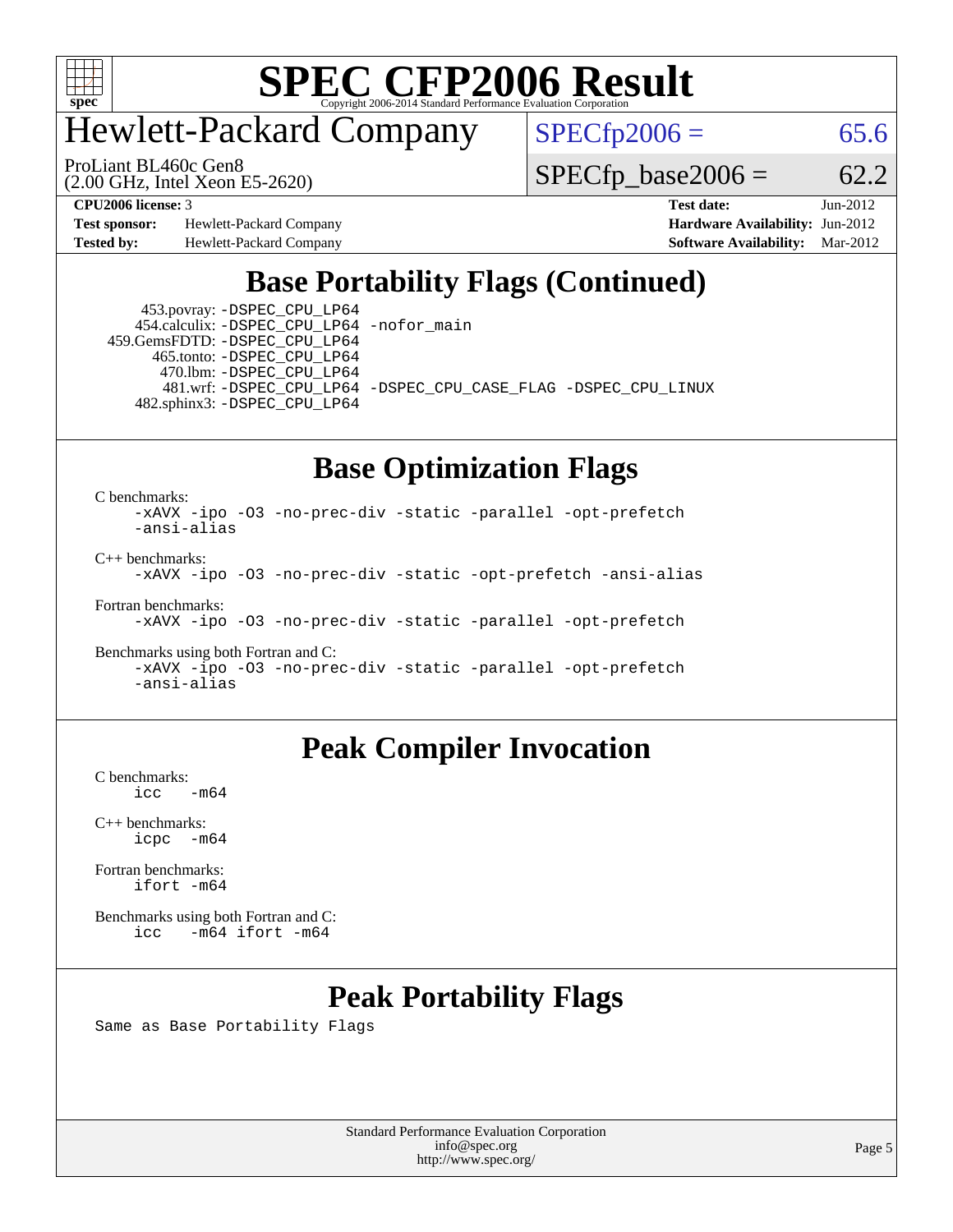

### Hewlett-Packard Company

 $SPECfp2006 = 65.6$  $SPECfp2006 = 65.6$ 

(2.00 GHz, Intel Xeon E5-2620) ProLiant BL460c Gen8

 $SPECTp\_base2006 = 62.2$ 

**[Test sponsor:](http://www.spec.org/auto/cpu2006/Docs/result-fields.html#Testsponsor)** Hewlett-Packard Company **[Hardware Availability:](http://www.spec.org/auto/cpu2006/Docs/result-fields.html#HardwareAvailability)** Jun-2012 **[Tested by:](http://www.spec.org/auto/cpu2006/Docs/result-fields.html#Testedby)** Hewlett-Packard Company **[Software Availability:](http://www.spec.org/auto/cpu2006/Docs/result-fields.html#SoftwareAvailability)** Mar-2012

**[CPU2006 license:](http://www.spec.org/auto/cpu2006/Docs/result-fields.html#CPU2006license)** 3 **[Test date:](http://www.spec.org/auto/cpu2006/Docs/result-fields.html#Testdate)** Jun-2012

#### **[Peak Optimization Flags](http://www.spec.org/auto/cpu2006/Docs/result-fields.html#PeakOptimizationFlags)**

```
C benchmarks: 
        433.milc: -xAVX(pass 2) -prof-gen(pass 1) -ipo(pass 2) -O3(pass 2)
               -no-prec-div(pass 2) -prof-use(pass 2) -static -auto-ilp32
               -ansi-alias
        470.lbm: basepeak = yes
      482.sphinx3: -xAVX -ipo -O3 -no-prec-div -unroll2 -ansi-alias
               -parallel
C++ benchmarks: 
        444.namd: -xAVX(pass 2) -prof-gen(pass 1) -ipo(pass 2) -O3(pass 2)
               -no-prec-div(pass 2) -prof-use(pass 2) -fno-alias
               -auto-ilp32
      447.dealII: basepeak = yes
      450.soplex: basepeak = yes
      453.povray: -xAVX(pass 2) -prof-gen(pass 1) -ipo(pass 2) -O3(pass 2)
               -no-prec-div-prof-use-unroll4-ansi-alias
Fortran benchmarks: 
      410.bwaves: -xAVX -ipo -O3 -no-prec-div -opt-prefetch -parallel
                -static
      416.gamess: -xAVX(pass 2) -prof-gen(pass 1) -ipo(pass 2) -O3(pass 2)
               -no-prec-div(pass 2) -prof-use(pass 2) -unroll2
               -inline-level=0 -scalar-rep- -static
      434.zeusmp: basepeak = yes
      437.leslie3d: basepeak = yes
  459.GemsFDTD: -xAVX(pass 2) -prof-gen(pass 1) -ipo(pass 2) -O3(pass 2)
                -no-prec-div(pass 2) -prof-use(pass 2) -unroll2
               -inline-level=0 -opt-prefetch -parallel
        465.tonto: -xAVX(pass 2) -prof-gen(pass 1) -ipo(pass 2) -O3(pass 2)
               -no-prec-div(pass 2) -prof-use(pass 2) -inline-calloc
               -opt-malloc-options=3 -auto -unroll4
Benchmarks using both Fortran and C: 
     435.gromacs: basepeak = yes
                                        Continued on next page
```